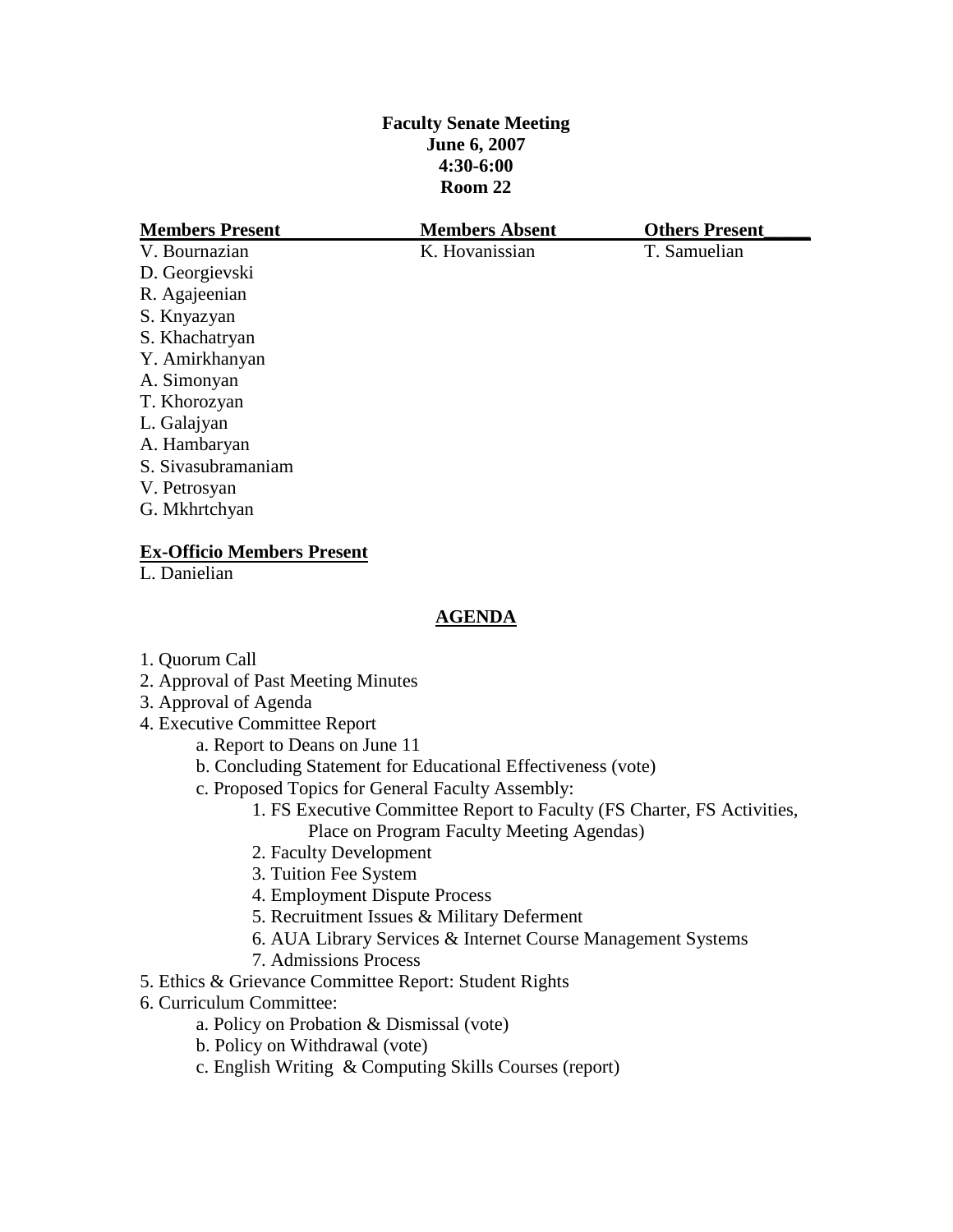#### **MINUTES**

1. **Quorum Call:** A quorum of eight was present

2. **Approval of Past Meeting Minutes:** FS members unanimously approved the minutes without amendment.

3. **Approval of Agenda**: Motion for approval of agenda presented by Yelena

Amirkhanyan, seconded by Lusine Galajyan, and approved unanimously.

## 4. **Executive Committee Report:**

a. Report to Deans on June 11: Bournazian will report to the deans at the June 11<sup>th</sup> Deans' Retreat to discuss policies passed by the FS and policies being discussed as well as the FS's goals for the coming year.

b. Concluding Statement for Educational Effectiveness: See attached Memorandum re: Internal Review of the Academic Programs of AUA. Motion to approve was presented by Petrosyan, seconded by Georgievski. Vote: 10 yes, 0 no, and 1 abstain

c. Proposed Topics for General Faculty Assembly:

1. FS Executive Committee Report: FS Chair will report to General Assembly regarding the FS Charter, the activities of the FS, and the need for FS members to report to their respective departments on activities of the FS in the departmental Faculty Meetings

2. Faculty Development: Hambaryan will report to the General Assembly regarding this topic

3. Tuition Fee System: This will be referred to the Registrar after July  $9<sup>th</sup>$ 

4. Employment Dispute Process: The FS determined that this topic lies outside FS's scope of responsibilities

5. Recruitment & Military Deferment: Bournazian will report

6. AUA Library Services & Internet Course Management Systems: The Director of Library Services will report on this topic to the General Assembly

7. Admissions Process: This topic was withdrawn after discussion

# **5. Ethics & Grievance Committee Report: Student Rights:**

The EGC has been working on a draft and it was decided that this topic would be addressed by the Registrar for input after July  $9<sup>th</sup>$ 

## **6. Curriculum Committee Report**

a. Policy on Probation and Dismissal: Motion to accept made by Agajeenian, seconded by Geogievski. Vote: yes, 11; no: 1

b. Policy on Withdrawal: Motion to accept made by Agajeenian, seconded by Petrosyan. Vote: yes: 12; no: 0

c. English Writing & Computer Skills Courses: These non-academic courses were presented to the Deans by the Provost and approved. The Provost reported to the FS with a description of the courses. The 5-week required English course would be for 5 hours/week and carry an assessed fee of approximately \$70.00 and must be taken in the 6-7 week period before students commence their degree courses. All matriculated AUA students of whatever background would be required to take this course. Those who, in the judgment of the DEP, are not sufficiently prepared for the English writing requirements of the various academic